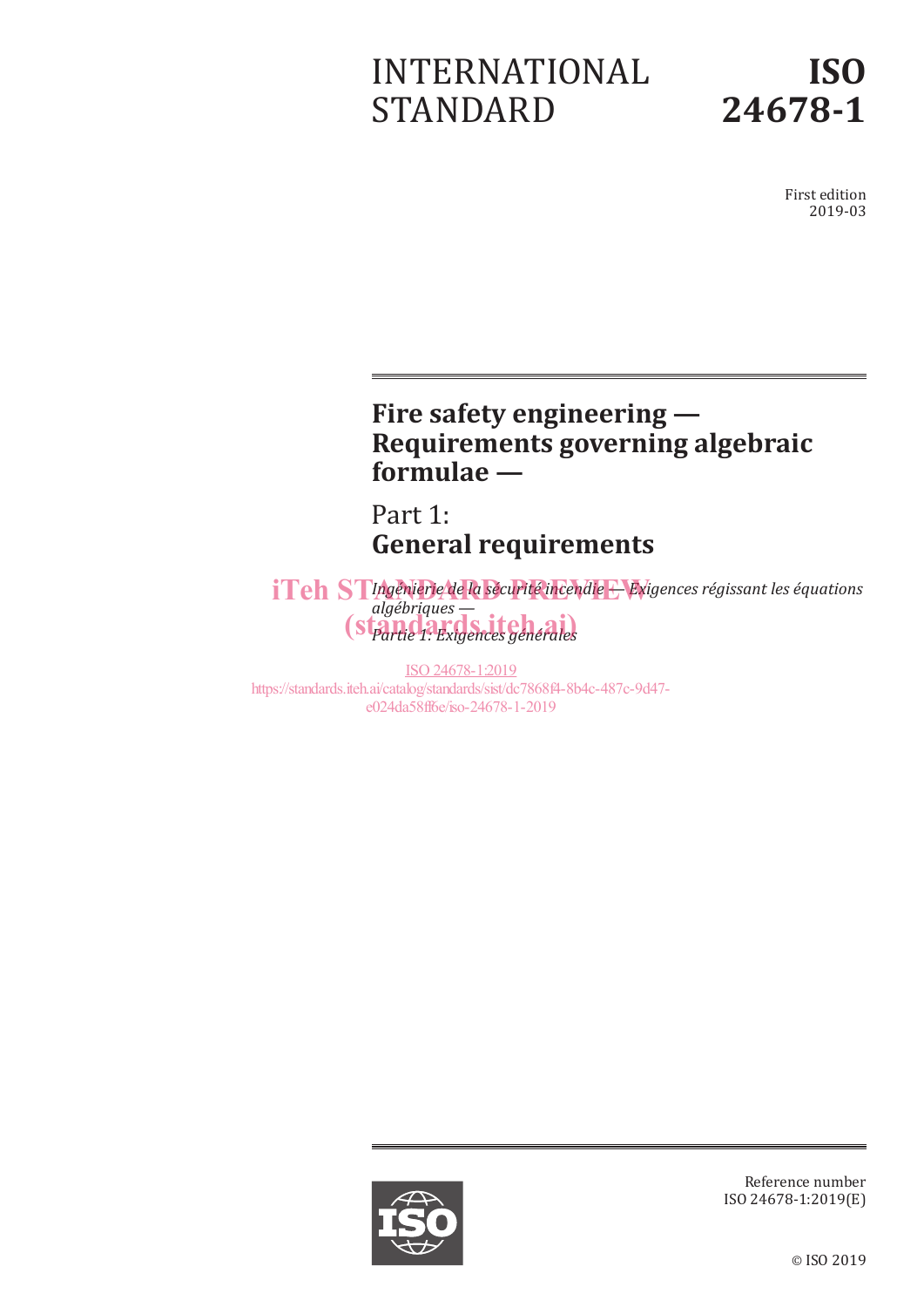# iTeh STANDARD PREVIEW (standards.iteh.ai)

ISO 24678-1:2019 https://standards.iteh.ai/catalog/standards/sist/dc7868f4-8b4c-487c-9d47 e024da58ff6e/iso-24678-1-2019



### **COPYRIGHT PROTECTED DOCUMENT**

#### © ISO 2019

All rights reserved. Unless otherwise specified, or required in the context of its implementation, no part of this publication may be reproduced or utilized otherwise in any form or by any means, electronic or mechanical, including photocopying, or posting on the internet or an intranet, without prior written permission. Permission can be requested from either ISO at the address below or ISO's member body in the country of the requester.

ISO copyright office CP 401 • Ch. de Blandonnet 8 CH-1214 Vernier, Geneva Phone: +41 22 749 01 11 Fax: +41 22 749 09 47 Email: copyright@iso.org Website: www.iso.org

Published in Switzerland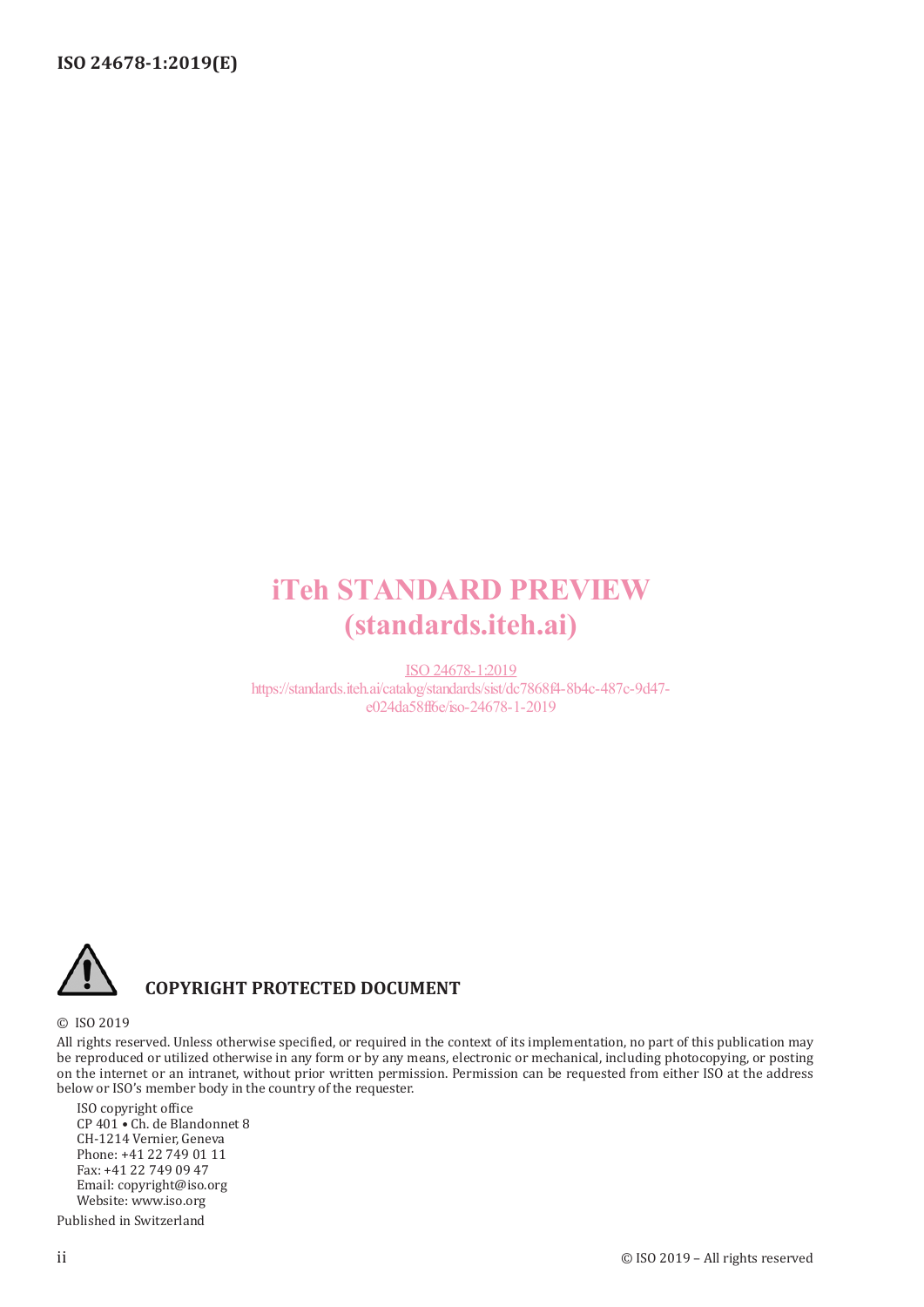Page

### **Contents**

|   | $\overline{\mathbf{For} \mathbf{eword}}$ . The matrix of the contract of the contract of the contract of the contract of the contract of the contract of the contract of the contract of the contract of the contract of the contract of the contra                      |  |
|---|--------------------------------------------------------------------------------------------------------------------------------------------------------------------------------------------------------------------------------------------------------------------------|--|
|   |                                                                                                                                                                                                                                                                          |  |
| 1 |                                                                                                                                                                                                                                                                          |  |
| 2 |                                                                                                                                                                                                                                                                          |  |
| 3 |                                                                                                                                                                                                                                                                          |  |
| 4 | Requirements governing description of physical phenomena <b>Entity Contract 2</b><br>4.1<br>4.2<br>4.3                                                                                                                                                                   |  |
| 5 | 5.1<br>5.2<br>5.3<br>5.4<br>5.5<br>Examples 2008 and 2008 and 2008 and 2008 and 2008 and 2008 and 2008 and 2008 and 2008 and 2008 and 2008 and 2008 and 2008 and 2008 and 2008 and 2008 and 2008 and 2008 and 2008 and 2008 and 2008 and 2008 and 2008 and 2008 a<br>5.6 |  |
| 6 | Requirements governing limitations <b>Manufactions</b> 3<br>Quantitative and/or qualitative limits on application<br>Limits on the use in a numerical method. <b>P.P.P.M. IBM</b><br>6.1<br>6.2                                                                          |  |
| 7 | Requirements governing input parameters (1.21)<br>7.1 Identification of input parameters (1.21)<br>Sources of input parameters 33<br>7.2                                                                                                                                 |  |
| 8 |                                                                                                                                                                                                                                                                          |  |
|   |                                                                                                                                                                                                                                                                          |  |
|   |                                                                                                                                                                                                                                                                          |  |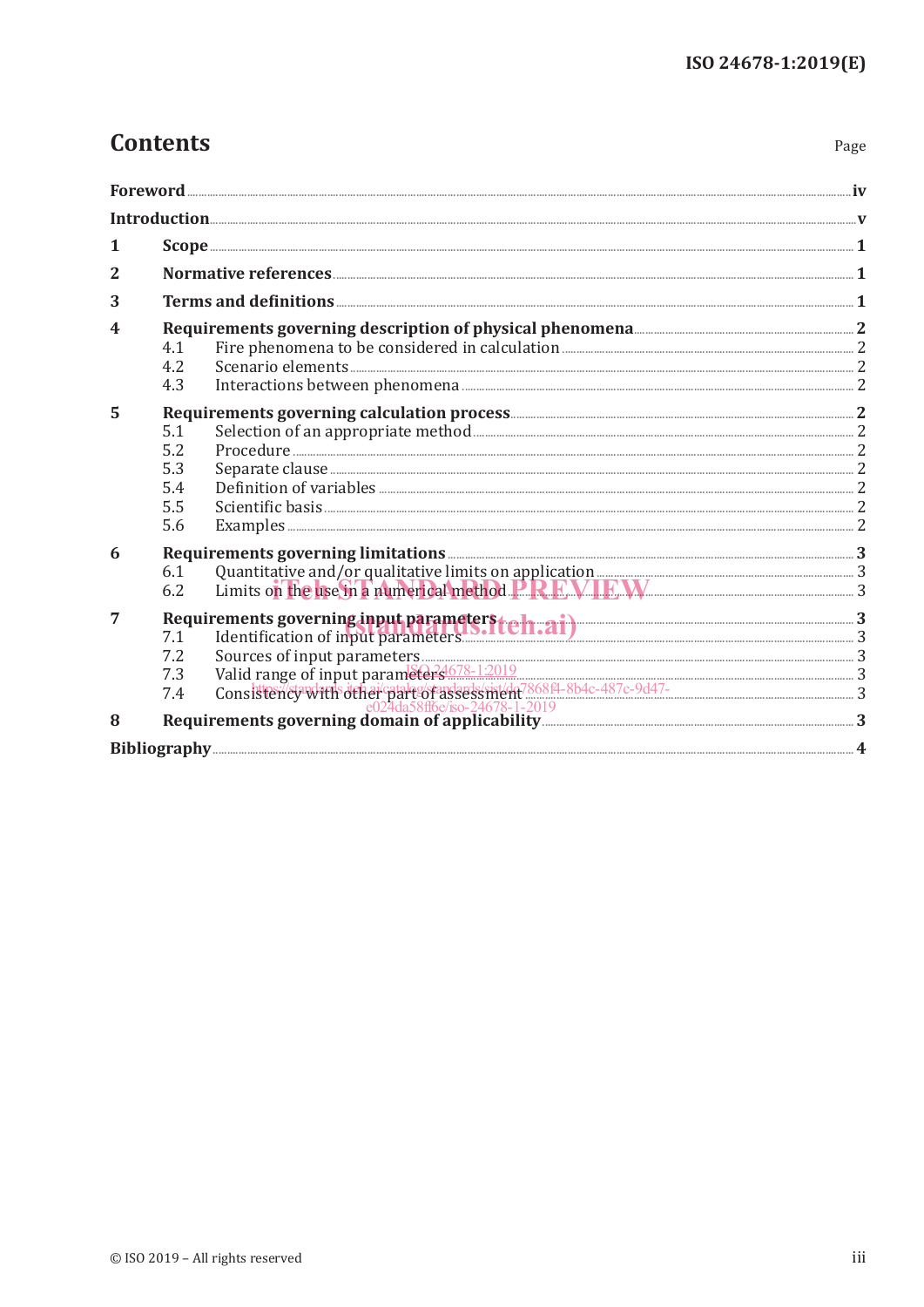### **Foreword**

ISO (the International Organization for Standardization) is a worldwide federation of national standards bodies (ISO member bodies). The work of preparing International Standards is normally carried out through ISO technical committees. Each member body interested in a subject for which a technical committee has been established has the right to be represented on that committee. International organizations, governmental and non-governmental, in liaison with ISO, also take part in the work. ISO collaborates closely with the International Electrotechnical Commission (IEC) on all matters of electrotechnical standardization.

The procedures used to develop this document and those intended for its further maintenance are described in the ISO/IEC Directives, Part 1. In particular, the different approval criteria needed for the different types of ISO documents should be noted. This document was drafted in accordance with the editorial rules of the ISO/IEC Directives, Part 2 (see www.iso.org/directives).

Attention is drawn to the possibility that some of the elements of this document may be the subject of patent rights. ISO shall not be held responsible for identifying any or all such patent rights. Details of any patent rights identified during the development of the document will be in the Introduction and/or on the ISO list of patent declarations received (see www.iso.org/patents).

Any trade name used in this document is information given for the convenience of users and does not constitute an endorsement.

For an explanation of the voluntary nature of standards, the meaning of ISO specific terms and expressions related to conformity assessment, as well as information about ISO's adherence to the expressions of the Water of the Technical Barriers to Trade (TBT) see www.iso. World Trade Organization (WTO) principles in the Technical Barriers to Trade (TBT) see www.iso .org/iso/foreword.html. (standards.iteh.ai)

This document was prepared by Technical Committee ISO/TC 92, *Fire safety,* Subcommittee SC 4, *Fire*  ISO 24678-1:2019 *safety engineering.*

https://standards.iteh.ai/catalog/standards/sist/dc7868f4-8b4c-487c-9d47-

A list of all parts in the ISO 24678 series can be found on the ISO website.

Any feedback or questions on this document should be directed to the user's national standards body. A complete listing of these bodies can be found at www.iso.org/members.html.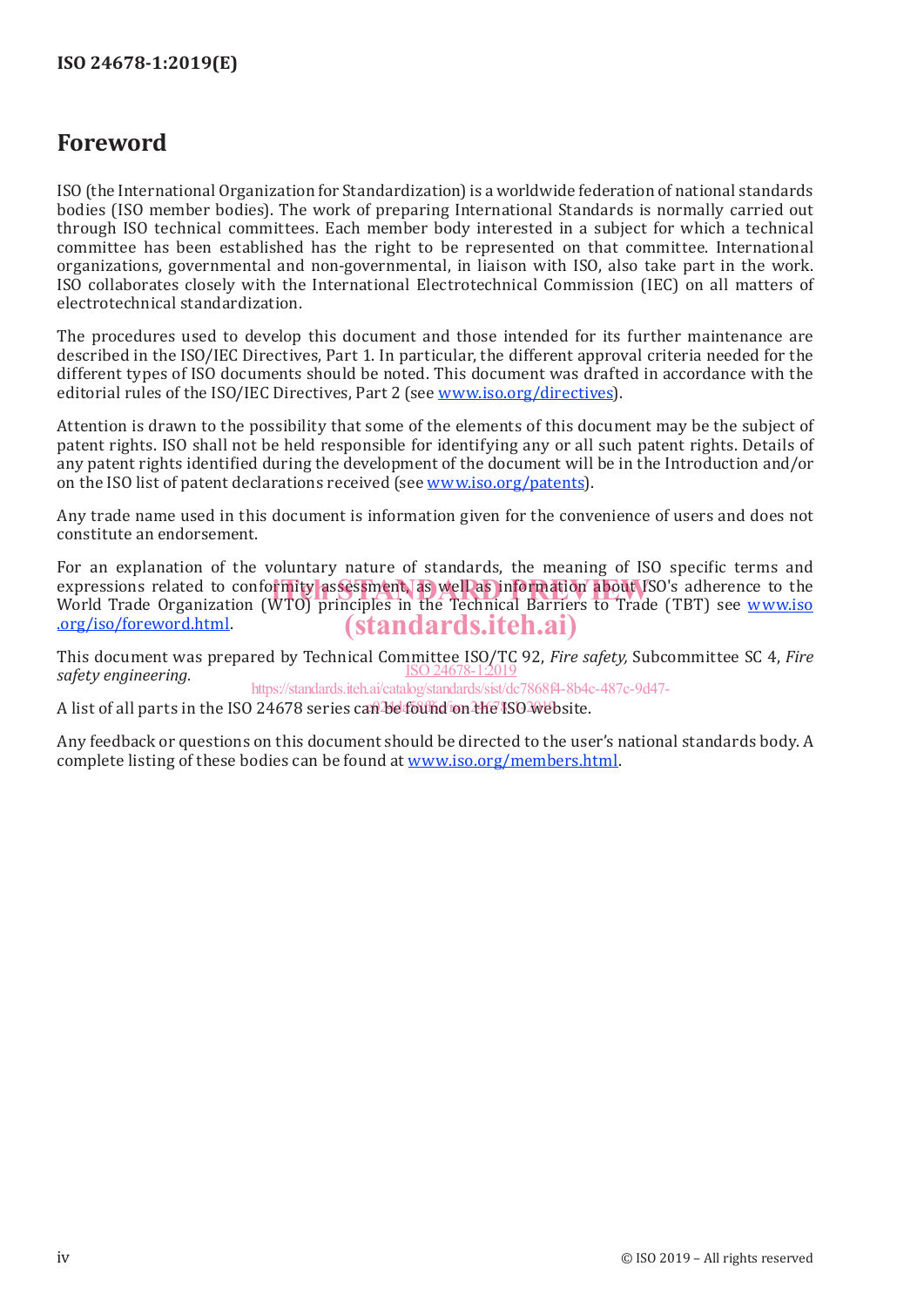### **Introduction**

The ISO 24678 series is intended to be used by fire safety practitioners involved with fire safety engineering calculation methods. Examples include fire safety engineers; authorities having jurisdiction such as: territorial authority officials, fire service personnel, code enforcers and code developers. It is expected that users of this document are appropriately qualified and competent in the field of fire safety engineering. It is particularly important that users understand the parameters within which particular methodologies may be used.

Algebraic formulae conforming to the requirements of this document are used with other engineering calculation methods during fire safety design. Such design is preceded by the establishment of a context, including the fire safety goals and objectives to be met, as well as performance criteria when a trial fire safety design is subject to specified design fire scenarios. Engineering calculation methods are used to determine if these performance criteria are met by a particular design and if not, how the design needs to be modified. The subjects of engineering calculations include the fire-safe design of entirely new built environments, such as buildings, ships or vehicles as well as the assessment of the fire safety of existing built environments.

The algebraic formulae discussed in this document can be useful for estimating the consequences of design fire scenarios. Such formulae are valuable for allowing the practitioner to quickly determine how a proposed fire safety design needs to be modified to meet the performance criteria and to compare among multiple trial designs. Detailed numerical calculations can be delayed until final design documentation. Examples of areas where algebraic formulae have been applicable include determination of heat transfer, both convective and radiant, from fire plumes, prediction of ceiling jet determination of heat transfer, both convective and radiant, from tire plumes, prediction of celling jet<br>flow behaviours governing detector response, calculation of smoke transport through vent openings and analysis of compartment fire hazards such as smoke filling and flashover. However, the simple and analysis of compartment fire hazards such as smoke filling and flashover. However, the simple models often have stringent limitations and are less likely to include the effects of multiple phenomena occurring in the design scenario.

#### ISO 24678-1:2019

ISO 23932-1 is supported by a set of the satety engineering documents available on the methods and data needed for the steps in a fire safety engineering design summarized in <u>Figure 1</u> (taken from ISO 23932-1:2018, Clause 4). This set of documents is referred to as the Global Fire Safety Engineering Analysis and Information System. This global approach and system of documents provides an awareness of the interrelationships between fire evaluations when using the set of fire safety engineering documents. The set includes ISO 16730-1, ISO 16732-1, ISO 16733-1, ISO 16734, ISO 16735, ISO 16736, ISO 16737, ISO/TS 13447, ISO 24678, ISO/TS 24679, ISO/TS 29761 and other supporting technical reports that provide examples of and guidance on the application of these documents.

Each document supporting the Global Fire Safety Engineering Analysis and Information System includes language in the introduction to tie said document to the steps in the fire safety engineering design process outlined in ISO 23932-1. ISO 23932-1 requires that engineering methods are selected properly to predict the fire consequences of specific scenarios and scenario elements (ISO 23932-1:2018, Clause 10). Pursuant to the requirements of ISO 23932-1, this document provides the requirement governing algebraic formulae for fire safety engineering. This step in the fire safety engineering process is shown as a highlighted box in Figure 1 and described in ISO 23932-1.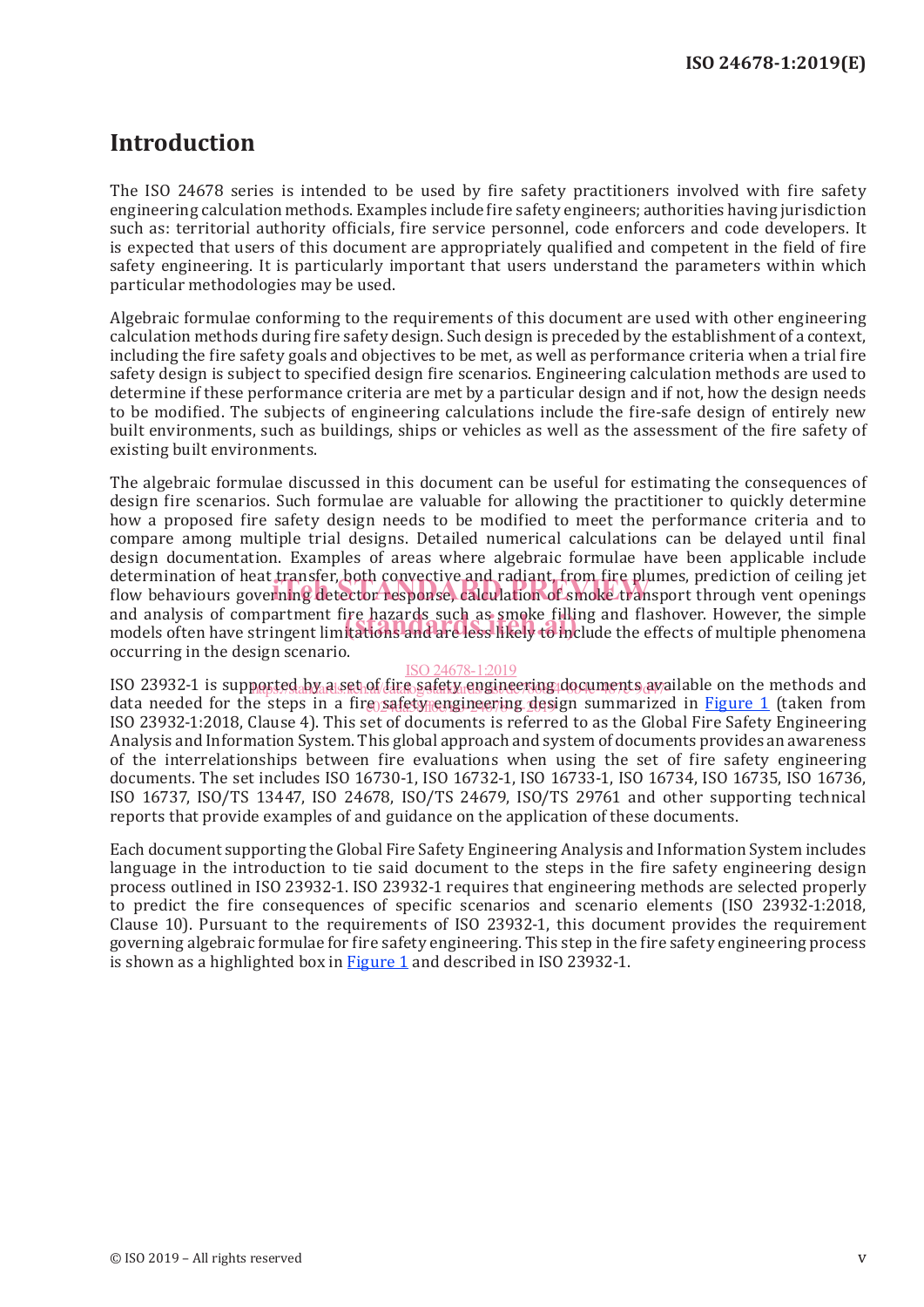

**Figure 1 — Fire-safety engineering process: Design, implementation and maintenance flowchart (from ISO 23932-1:2018)**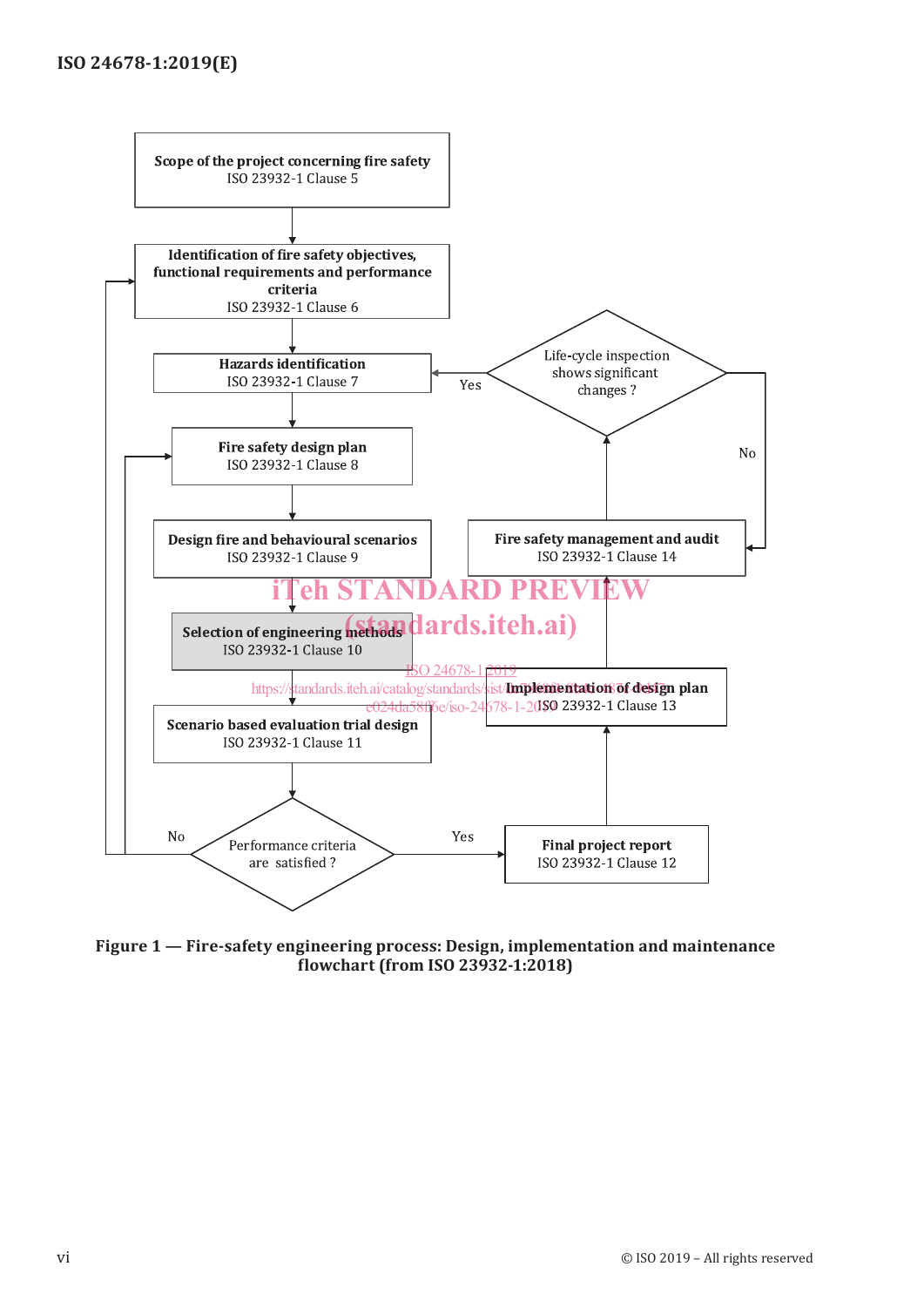### **Fire safety engineering — Requirements governing algebraic formulae —**

### Part 1: **General requirements**

### **1 Scope**

This document provides requirements to govern the application of explicit algebraic formulae sets to the calculation of fire phenomena. This document is an implementation of the general requirements provided in ISO 16730-1 for the case of fire dynamics calculations involving sets of explicit algebraic formulae.

This document is arranged in the form of a template, where specific information relevant to algebraic formulae are provided to satisfy the following types of general requirements:

- a) Requirements governing description of physical phenomena;
- b) Requirements governing calculation process;<br> **ENSTANDARD PREVIEW**
- 
- c) Requirements governing limitations;<br> **(standards.iteh.ai)**
- d) Requirements governing input parameters;
- e) Requirements governing domain of  $\frac{1}{2}$ BBBCC  $\frac{2}{3}$ https://standards.iteh.ai/catalog/standards/sist/dc7868f4-8b4c-487c-9d47 e024da58ff6e/iso-24678-1-2019

#### **2 Normative references**

The following documents are referred to in text in such a way that some or all of their content constitutes requirements of this document. For dated references, only the edition cited applies. For undated references, the latest edition of the referenced document (including any amendments) applies.

ISO 5725-1, *Accuracy (trueness and precision) of measurement methods and results — Part 1: General principles and definitions*

ISO 16730-1, *Fire safety engineering — Procedures and requirements for verification and validation of calculation methods — Part 1: General*

ISO 16733-1, *Fire safety engineering — Selection of design fire scenarios and design fires — Part 1: Selection of design fire scenarios*

#### **3 Terms and definitions**

No terms and definitions are listed in this document.

ISO and IEC maintain terminological databases for use in standardization at the following addresses:

- ISO Online browsing platform: available at https://www.iso.org/obp
- IEC Electropedia: available at http://www.electropedia.org/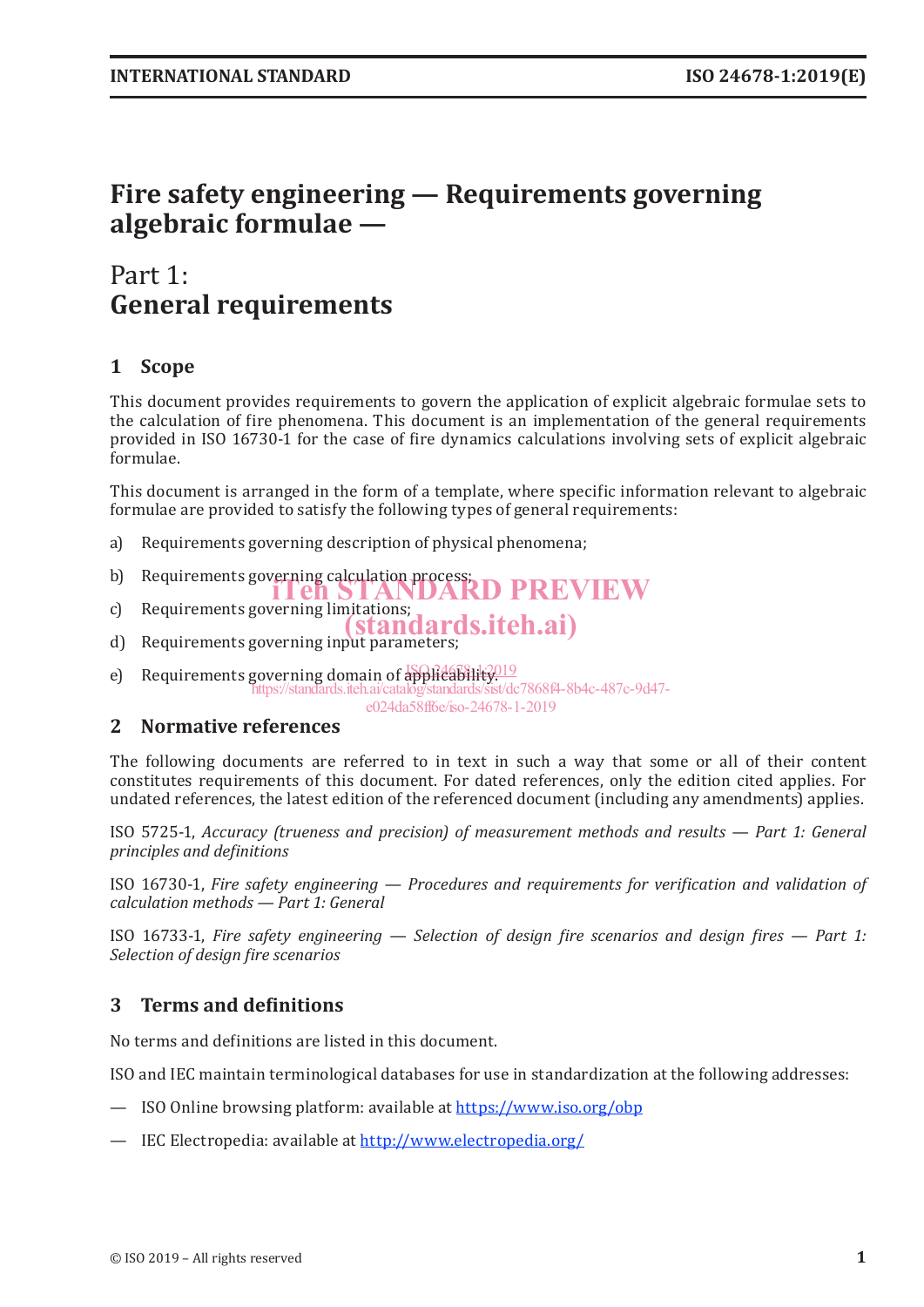### **4 Requirements governing description of physical phenomena**

#### **4.1 Fire phenomena to be considered in calculation**

Fire phenomena to be considered in the calculation shall be clearly identified, including those characteristics inferred by association with calculated quantities. Many relationships require consideration of the environment, and taking individual components out of context may lead to improper or inadequate analysis.

#### **4.2 Scenario elements**

Scenario elements as determined by ISO 16733-1, to which specific formulae apply, shall be clearly identified.

#### **4.3 Interactions between phenomena**

Fire is a complex thermo-physical-chemical phenomenon that can be highly transient. Interactions between phenomena should be considered. Specific examples are given in separate parts of the ISO 24678 series.

#### **5 Requirements governing calculation process**

## **5.1 Selection of an appropriate method DARD PREVIEW**

If there are multiple methods to calculate a necessary quantity, explanations on the selection of the<br>appropriate method shall be given in the documentation. appropriate method shall be given in the documentation.

#### **5.2 Procedure** ISO 24678-1:2019 https://standards.iteh.ai/catalog/standards/sist/dc7868f4-8b4c-487c-9d47-

The procedure to be followed in performing calculations shall be described through a set of algebraic formulae. e024da58ff6e/iso-24678-1-2019

#### **5.3 Separate clause**

Each formula shall be presented in a separate clause containing a phrase that describes the input and output of the formula, as well as explanatory notes and limitations unique to the formula being presented.

#### **5.4 Definition of variables**

Each variable in the formula set shall be clearly defined, along with appropriate SI units, although formula versions with dimensionless coefficients are preferred.

#### **5.5 Scientific basis**

The scientific basis for the formula set shall be provided through reference to recognized handbooks, the peer-reviewed scientific literature or through derivations, as appropriate.

#### **5.6 Examples**

Examples shall demonstrate how the formula set is evaluated using values for all input parameters consistent with the requirements in Clause 7.